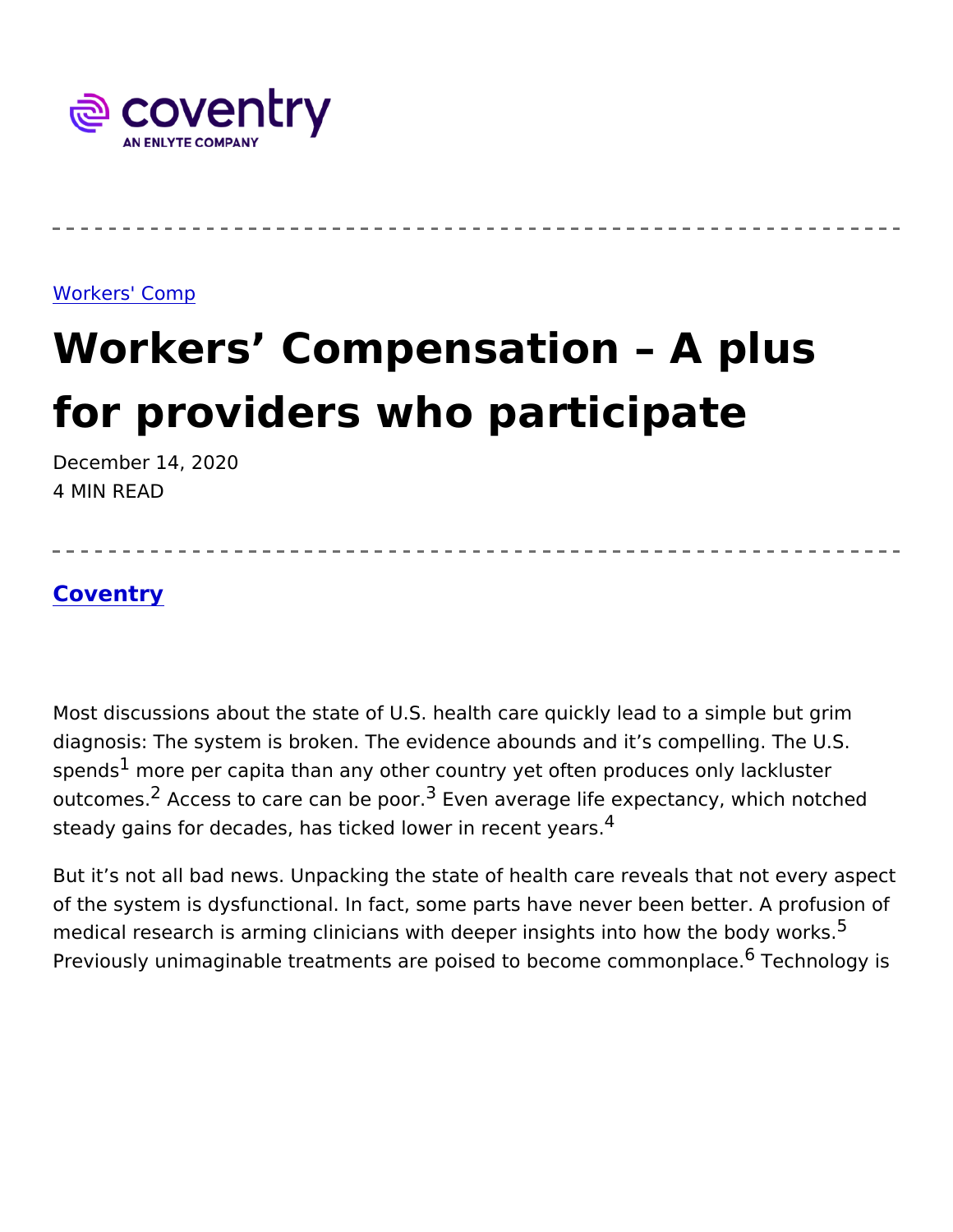erasing sometimes enormous distances between caregiver and patient.<sup>7</sup> Data analytics, including artificial intelligence, is making an impact on priorities and decisions in the system.<sup>8</sup>

There is another element of care delivery that's seeing exciting reinvention: networks. In this era of rapid changes to health care, networks are becoming more important than ever. They're evolving from relatively straightforward mechanisms for directing patients and controlling costs to collaborative partnerships between payers and providers. Call it Network 2.0. This evolution of networks, particularly those focused on workers' compensation, prioritize both efficacy and efficiency. The best clinicians can more easily rise to the top of the stack thanks to deeper insights into patient trajectories. In the emerging scenarios, powerful analytics and algorithms pull data to evaluate outcomes and push data to aid clinicians in doing what they do best — taking care of patients in supporting their return to work and a return to their daily routines.

## **How networks can help**

To start, networks can continue to lean into being the best at what they've always done: managing the relationship with the provider. In addition, workers' comp networks offer providers another stream of revenue that features less administrative effort. Networks continue to work with providers to streamline administrative burdens. These steps include letting providers:

- Bill insurers directly, often electronically, thereby reducing the guesswork and the collections burden
- Grow and diversify their patient base
- Benefit from being independently credentialed
- Establish long-term relationships with patients extending beyond the care for workrelated injuries or illnesses
- Support employers in their communities
- Reduce instances of coordination of benefits with multiple payers

Workers' compensation networks are unique in other ways. The pool of injured workers goes beyond patients who might solely be served by a particular payer or by Medicare,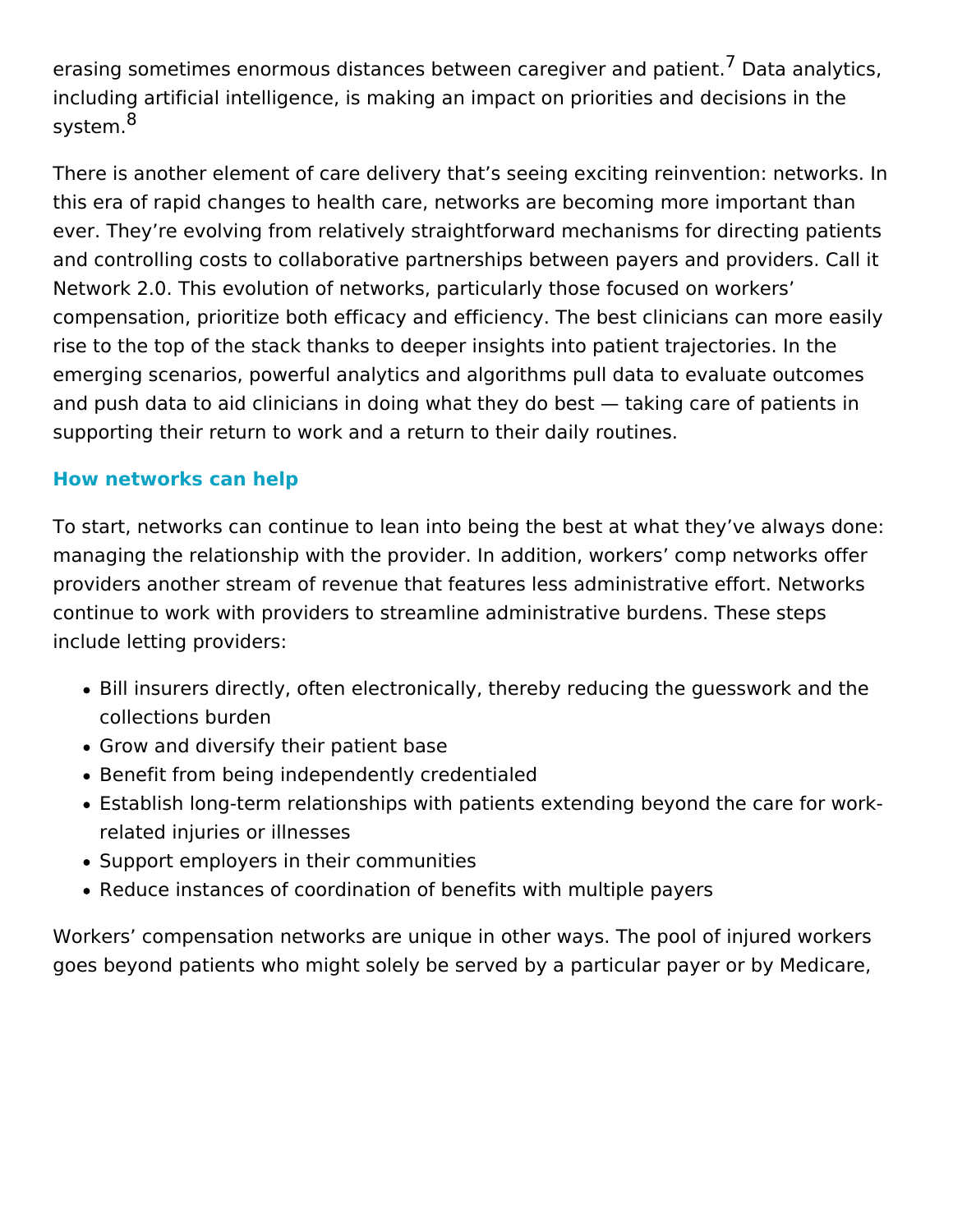for example. This allows providers to expand the reach of their practice to new segments of the community in which they operate. And when providers seek to refer injured workers to other clinicians, a network offers an extension of their current referral patterns.

### **Workers' comp networks sidestep patients' financial challenges**

Treating those hurt on the job makes sense to providers for other reasons as well. The injured worker isn't responsible for paying a deductible or copay. This is becoming an ever-more-important differentiator. That's because out-of-pocket costs can be difficult for patients to manage, especially as many are now expected to shoulder a larger share of the medical expense with the rise of high-deductible commercial plans.<sup>9</sup> It's worth considering how onerous this burden has become for many people, the provider, the patient, and the insurance company.

By sidestepping the need to collect copays, it's easier for providers to receive the full contractual reimbursement directly from the payer in a timely manner. Not having to pursue patients for past-due bills is another benefit, particularly concerning medical expenses and the administrative costs associated with collections activities.

There are other long-standing benefits of workers' comp networks that appear to be becoming more pronounced. The reimbursement rates for providers remain well above those seen in group health. One examination by the National Council on Compensation Insurance (NCCI) found prices in workers' comp are 12 percent higher than those in group health.<sup>13</sup> It's worth recalling that part of the reason reimbursements are higher is because workers' comp reimbursements are meant to meet the actual cost of administering the care. Too often providers simply can't cover their expenses. Research highlights the problem. For example, the nonpartisan Congressional Budget Office (CBO) found private insurers pay physicians and hospitals well above what Medicare pays for a basket of common services.<sup>14</sup> Doctors, of course, didn't need the CBO report to understand the problem. A recent poll of about 475 physicians found two-thirds believed Medicare payments in 2019 wouldn't prove sufficient to cover the cost of care.<sup>15</sup> Some respondents contend the complexity and comorbidities often associated with caring for older individuals make Medicare reimbursements all the more inadequate compared with